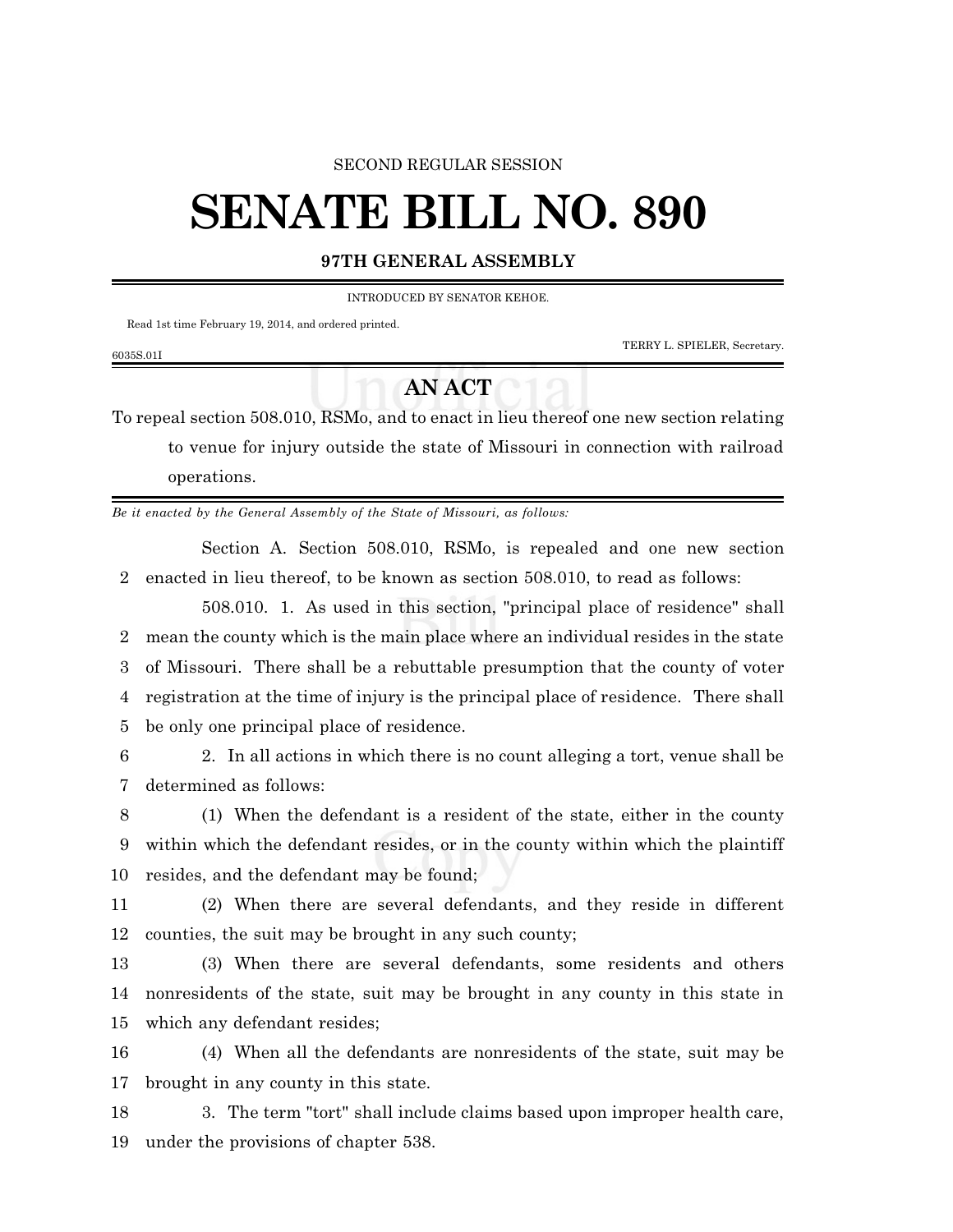4. Notwithstanding any other provision of law, in all actions in which there is any count alleging a tort and in which the plaintiff was first injured in the state of Missouri, venue shall be in the county where the plaintiff was first injured by the wrongful acts or negligent conduct alleged in the action.

 5. Notwithstanding any other provision of law, in all actions in which there is any count alleging a tort and in which the plaintiff was first injured outside the state of Missouri, venue shall be determined as follows:

 (1) If the defendant is a corporation, then venue shall be in any county where a defendant corporation's registered agent is located or, if the plaintiff's principal place of residence was in the state of Missouri on the date the plaintiff was first injured, then venue may be in the county of the plaintiff's principal place of residence on the date the plaintiff was first injured;

 (2) If the defendant is an individual, then venue shall be in any county of the individual defendant's principal place of residence in the state of Missouri or, if the plaintiff's principal place of residence was in the state of Missouri on the date the plaintiff was first injured, then venue may be in the county containing the plaintiff's principal place of residence on the date the plaintiff was first injured**;**

 **(3) Notwithstanding subdivisions (1) and (2) of this subsection, if the plaintiff was first injured in a foreign country in connection with any railroad operations therein and any defendant is a:**

 **(a) Corporation that, either directly or through its subsidiaries, wholly owns or operates the foreign railroad; or**

 **(b) Wholly-owned subsidiary of a corporationthat, either directly or through its subsidiaries, wholly owns or operates the foreign railroad;**

 **then venue shall exclusively be in the county where any such defendant corporation's registered agent is located, regardless of venue as to any other defendant or, if the plaintiff's principal place of residence was in the state of Missouri on the date the plaintiff was first injured, then venue may be in the county of the plaintiff's principal place of residence on the date the plaintiff was first injured**.

 6. Any action, in which any county shall be a plaintiff, may be commenced and prosecuted to final judgment in the county in which the defendant or defendants reside, or in the county suing and where the defendants, or one of them, may be found.